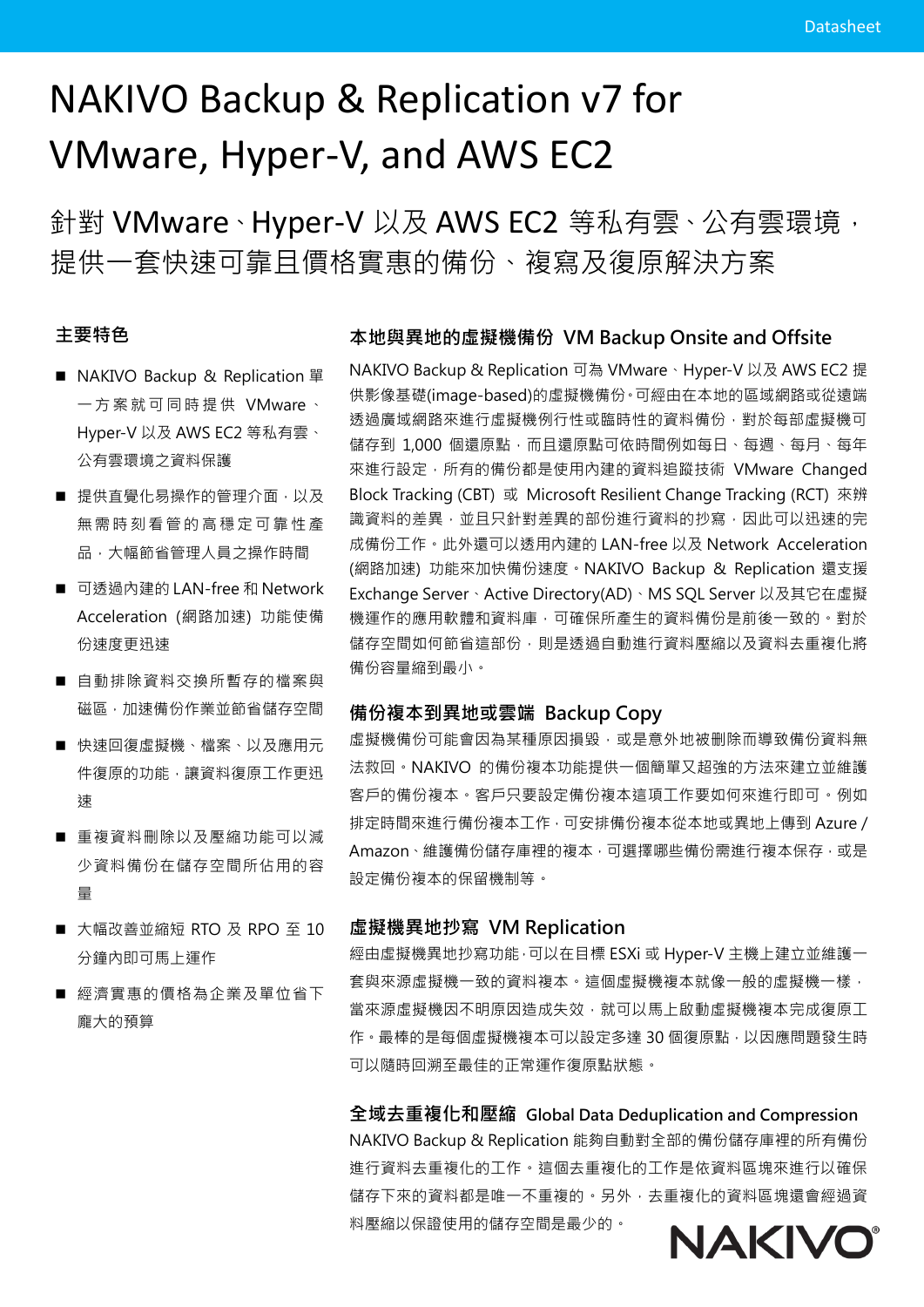# 時間和成本的節省

- 可诱渦預先設定的 VMware VAs 以 及 AWS AMIs 進行安裝佈署及擴充
- 可直接安裝在 Synology、QNAP、 ASUSTOR 或 Western Digital (WD) 的 NAS 上,建立一個高效能的虛擬 機備份裝置
- 一個單點建置的基本需求為 2 個虛擬 CPU 和 4GB 的記憶體
- 簡單易懂的操作介面減少管理的複 雜度
- 透過 LAN-free 備份以及網路加速 (Network Acceleration)功能,可有 效加快備份完成的時間(大幅降低備 份窗口時間)
- 備份保護可做到本地備份、異地備份 以及備份到雲端(備份副本)
- 重複資料刪除備份以及備份資料的 **壓縮,讓儲存空間的需求大幅減少**
- 即時的虚擬機、檔案、應用程式物件 復原功能,可以大幅減少資料還原所 需花費的時間
- 提供備份確認功能,可經由電子郵件 傳送備份復原後的作業系統擷取畫 面來確認備份是否成功

#### 擷取螢幕畫面的確認機制 Screenshot Verification

NAKIVO Backup & Replication 提供一個自動的方式,可以即時確認虛擬機 備份是否成功。其方法是在虛擬機備份完成之後,會立即從這個新完成的虛 擬機備份檔案在一個無網路環境下,重新做虛擬機開機的工作,這工作會一 直持續到電腦的操作系統啟動完成並擷取開機完成的螢幕畫面,再將這個畫 面以電子郵件的方式傳送給操作人員以確認備份是否成功。

#### 即時虛擬機復原 Instant VMware VM Recovery

Flash VM Boot 讓壓縮過及删除過重複資料的虛擬機備份可以立即啓動並馬 上運作。此功能讓虛擬機在幾秒鐘內即可恢復運作,不需要再等待重新載入 備份檔案的冗長過程。使用 Flash VM Boot 可以立即確認虛擬機的備份工作 是否成功。

#### 即時精細復原 Instant Granular Recovery

NAKIVO Backup & Replication 無需先進行虛擬機復原工作就可從備份中直 接瀏覽、搜尋和復原檔案、Microsoft Exchange objects、Microsoft SQL Server objects 及 Microsoft Active Directory objects。且不需安裝代理程 式,不需建置特殊測試環境,不需要特別的備份型態就可執行。

#### 從備份完整復原虛擬機 Full VM Recovery from Backup

當一個有備份保護的虛擬機在它的資料意外地受到損壞或被删除時,只要幾 個步驟就可以使用它的備份將虛擬機給復原。這復原後的虛擬機狀態會與原 先的備份是完全相同的,並且顯示在所選擇的要做復原的主機裡。

使用虛擬機複本啓動災害復原 Disaster Recovery with VM Replicas 因為虛擬機複寫就是要建立一個原虛擬機的複本以因應災害發生時可以立即 被啓動以取代原虛擬機的工作。也就是說當原虛擬機受到損壞時就可以直接 啓動複本虛擬機將狀態重回到前一個還原點之後再繼續工作。

#### 排除交換檔案與磁區 Skip Swap Files and Partitions

NAKIVO Backup & Replication 會針對 VMware 以及 Hyper-V 虛擬機中的 swap file 在執行備份作業時自動排除,以加速備份及節省備份儲存區的空間。

# 自動截斷 SQL、Exchange 日誌檔 Automatic SQL and Exchange Log Truncation

Microsoft SQL 及 Exchange Server 會將所有執行動作記載到記錄檔裡,而 這個檔案在一段時日之後就會逐漸佔滿作業系統上的儲存空間。NAKIVO Backup & Replication 會在進行虛擬機備份時自動將此記錄檔截斷。

#### 網路加速 Network Acceleration

因為在廣域網路和區域網路的連結速度通常很慢而且有頻寬使用的限制, NAKIVO Backup & Replication 能夠運用資料壓縮以及流量減少技術來加速 資料的傳輸。平均來說,這功能可以讓網路負載減少 50% 並且在資料傳輸速 度上增快為原本的 2 倍。

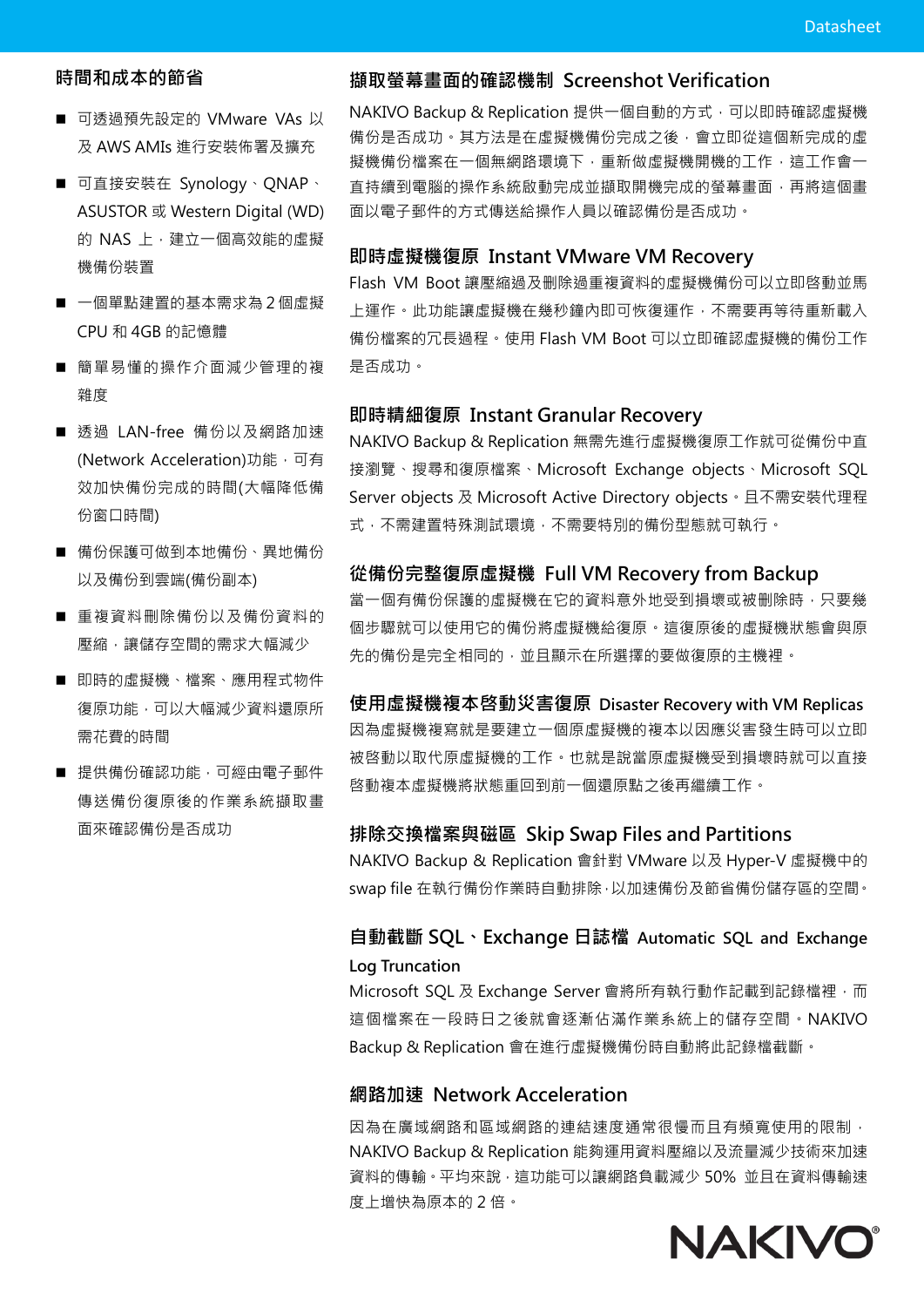# 建置方式

- 安裝在 NAS: 備份元件可直接安裝在 Synology、QNAP、ASUSTOR 或 WD NAS 中, 即可成為一個高效能的 虛擬機備份設備
- 建置為 VMware VA: 方便的下載並 匯入,即可輕鬆建置 VMware 虛擬應 用裝置 (Virtual Appliance / VA )
- 建置為 AWS AMI: 透過預先配置的 Amazon Machine Image, 即可快速 佈建到 Amazon Cloud
- 安裝在 Linux 或 Windows: Linux 只需要一個命令、Windows 只需按 一個鍵,即可輕鬆完成佈署安裝

## 無網路備份和複寫 LAN-Free Backup and Replication

NAKIVO Backup & Replication 可以自動使用 Hot Add 以及 Direct SAN Access 這兩項功能,免除使用區域網路和超載的廣域網路來傳輸資料。

#### 多執行緒 Multi-Threading

多執行緒功能可以同時處理許多備份工作(本地資料備份、異地資料複製,或 是資料復原的工作)。

#### 自動虛擬機保護 Automated VM Protection

經由保護所有 VMware、Hyper-V 容器 (資源池、資料夾、主機或叢集等), 可以確保重要的虛擬機均受到資料備份及複寫的保護。所有新建立的虛擬機 或是移到受保護容器的虛擬機都可以自動地被加進備份/複寫工作排程中。

#### 直覺化網頁管理介面 Intuitive Web Interface

經由直覺化的網頁管理介面,使用者可以透過平板或電腦在任何時間、任何 地點進行管理工作。也讓備份管理可以省下大量的工作時間。

#### 多租戶技術和自助服務 Multi-Tenancy and Self-Service

多租戶技術只需要單一產品方案的建置,就能從單一介面管理多個個體用戶 (租戶)。可以更簡易且更有成效地推廣 Backup-as-a-Service。在多租戶模式 下租戶可從服務提供者(Service Provider)端經由自助服務入口(Self-Service Portal)進行虛擬機資料的本地備份、異地複製、還原備份等工作。

#### 使用 HTTP APIs 做自動化功能 HTTP APIs for Automation

藉由 HTTP APIs 的應用讓虛擬機的備份、複寫以及資料復原等動作可以自動 化或是依客戶的規劃來進行,可達到監控,自動化以及自我排程規劃等目標。

#### 尋求 NAKIVO 支援 / Call Home

當遇到一些問題需要 NAKIVO 支援時,NAKIVO Backup & Replication 可自 動產生一組加密過的 Support Bundles 並上傳至 NAKIVO 的支援伺服器。這 能幫助 NAKIVO 團隊迅速確認並解決這些問題點。

# 行事曆模式儀表板與彈性工作排程 Calendar Dashboard and Flexible Job Schedule

在行事曆的操作視窗裡可以將過去、現在以及未來所有工作排程讓管理人員 一目了然,而且可以隨時變更工作排程避免排程之間有任何執行時間的衝突。 使用彈性工作排程功能更可將多個排程融入到一個工作中輕易地一次完成。

## Active Directory 整合 Active Directory Integration

能與 Microsoft Active Directory 整合,可將 AD 群組對應到 NAKIVO 的使 用人員。可讓管理員使用管理級別進入 NAKIVO Backup & Replication 並依 制定的安全政策進行各類人員或一般使用者以級別差異進行各類功能的操 作。